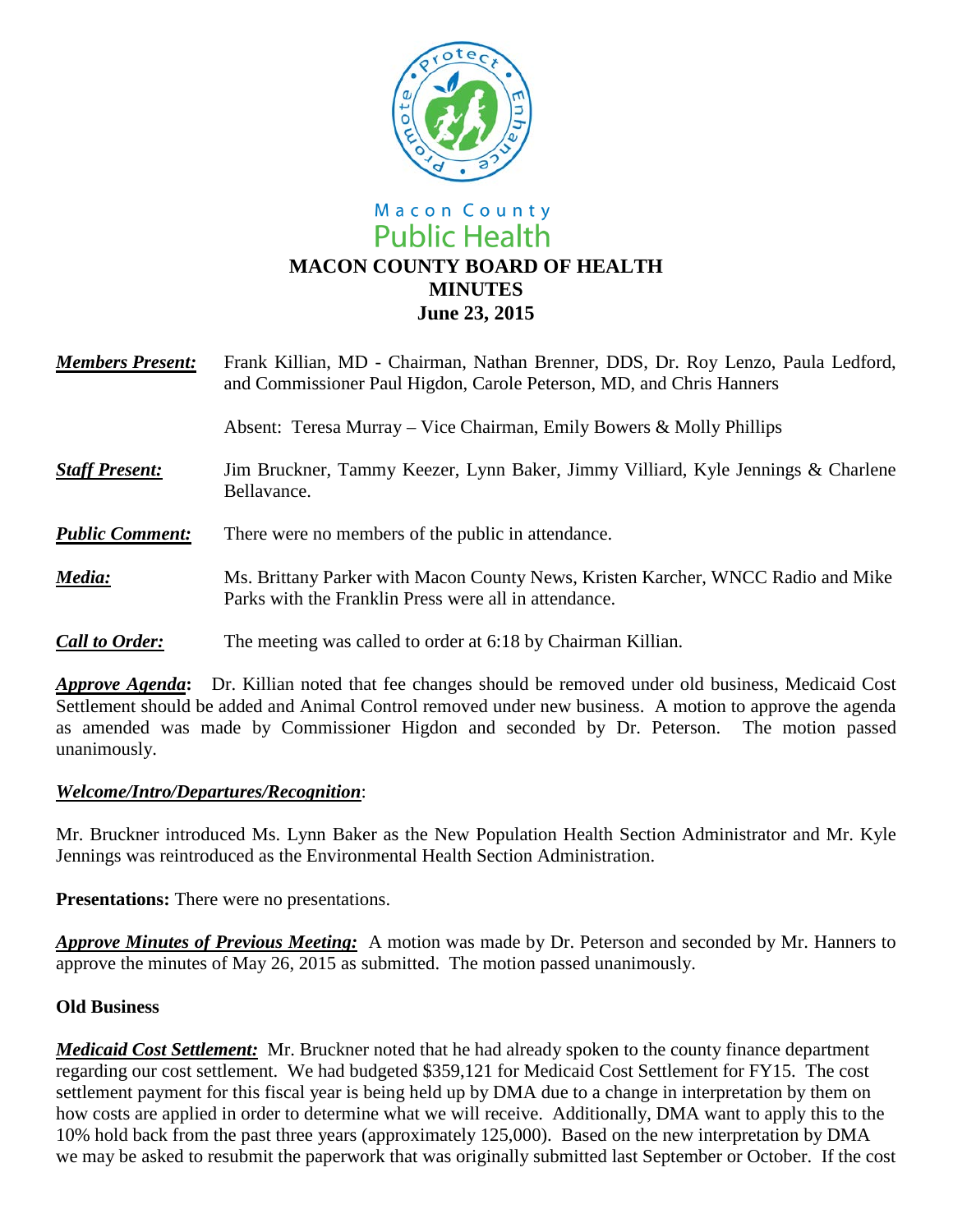settlement payment is not received by the time the county closes the books for the current fiscal year the payment will go directly into the general fund and will not be able to be applied back to this year revenues. This will impact how we finish out the year. Mr. Bruckner reviewed where the department expects to finish the year: Current revenues are at \$2,213,599 or 84.3% and current expenses are \$4,356,002 or 86.5%. Our county appropriation for this year as budgeted is approximately \$2,467,739 and we are at \$2,142,404 or 86.8% and we don't expect to exceed this. Mr. Bruckner noted that in addition to what he just reported: We have received approximately \$200,000 in revenue, but it has not been applied to our budget in MUNIS yet; and, that there are a few items that they will not be purchasing to help hold expenses down. Based on this information we should finish the year in good shape even with the looming cost settlement issue.

We had a similar problem with payment of cost settlement in the past and our Health Directors Association hired an attorney to help resolve the issue. The Health Directors Association has again consulted with them on this issue and they are willing to help with this issue as well. DPH has asked us to give them until the end of the month to help resolve the issue before we involve an attorney.

*Primary Care:* Mr. Villiard presented an update on the Primary Care Exploratory committee's recommendations to the Board of Heath. The committee consists of Dr. Dewhurst, Danielle Koman, Jennifer Garrett, Kathy McGaha, Diane Keener and Jimmy Villiard. The committee's recommendation to the Board include the following: Primary Care Patients consisting of Family Planning Patients, Uncomplicated Primary Care Patients screen to ensure required care is within scope of services available at MCPH and Macon Citizens for the Handicap; target patient mix of 60% Medicaid, 20% third party insurance, and 20% self-pay; 3 Phase implementation plan consisting of Phase 1- MCH, Phase 2- Family Planning Patients without medical homes, and Phase 3- uncomplicated Primary Care patients age 21 to 59; and adopting a sliding fee schedule based on 200% of the Federal Poverty level were patients below the 200% of FPL would pay 80% of the cost of services. They discussed what the process would be to enroll in the program and how many patients we would like to start with. We have set a goal for 150 for Dr. Dewhurst and 50 for Danielle Koman, as to not to have a negative impact on programmatic services. The applications would be reviewed by Dr. Dewhurst, Danielle Koman and Jennifer Garrett. He mentioned they would be coming back to the board for approval of fees in the future. Mr. Villiard asked for any input from the board members. He emphasized that the goal of Primary Care services at MCPH was to help fill a void for patients not able to find a medical home due the shortage of physicians in the county. Dr. Peterson asked about family care and Mr. Villiard indicated they did not want to have primary care for children due to the complication involved with Child Health services and the required sliding fee scale and the lack of shortage of Pediatricians. Acute episodic patients and medical health maintenance are going to be the focus. Ms. Ledford asked about target dates for the different phases. Mr. Villiard said they were hoping for September as the target date to start reviewing applications. The number of primary care physicians has dwindled and there is a four to six week waiting period for the Community Care Clinic. If the number of physicians in the county increases enough that they can take over the number of patients we are serving we would stop providing primary care. Dr. Killian asked if we would be doing any marketing. Mr. Villiard noted as did Mr. Bruckner that they did not feel that this would be needed. Mr. Villiard noted that the committee needed the Boards guidance of moving forward with this project.

There are two separate providers that include Mission. One group is the Medicaid piece through Mission Medical Associates these are the hospital run doctor practices who get paid through the hospital. The other is through the ACO and anyone can join. They are working on getting new providers into the community.

### **New Business**

*Restructure of Environmental Health Fees:* Mr. Jennings reported that the way permits have been issued in the past have been changed by the State, requiring them to reissue permits as well as requiring additional fees. Based on input from County Commissioner Paul Higdon it was decided that the department would review Environment Health fees permit and that as part of the process of the review the county commissioners were willing to set aside funds from the county contingency fund to cover the changes in the department's revenue and expense budgets and allow for the fee reduction. The staff has already drafted a fee schedule and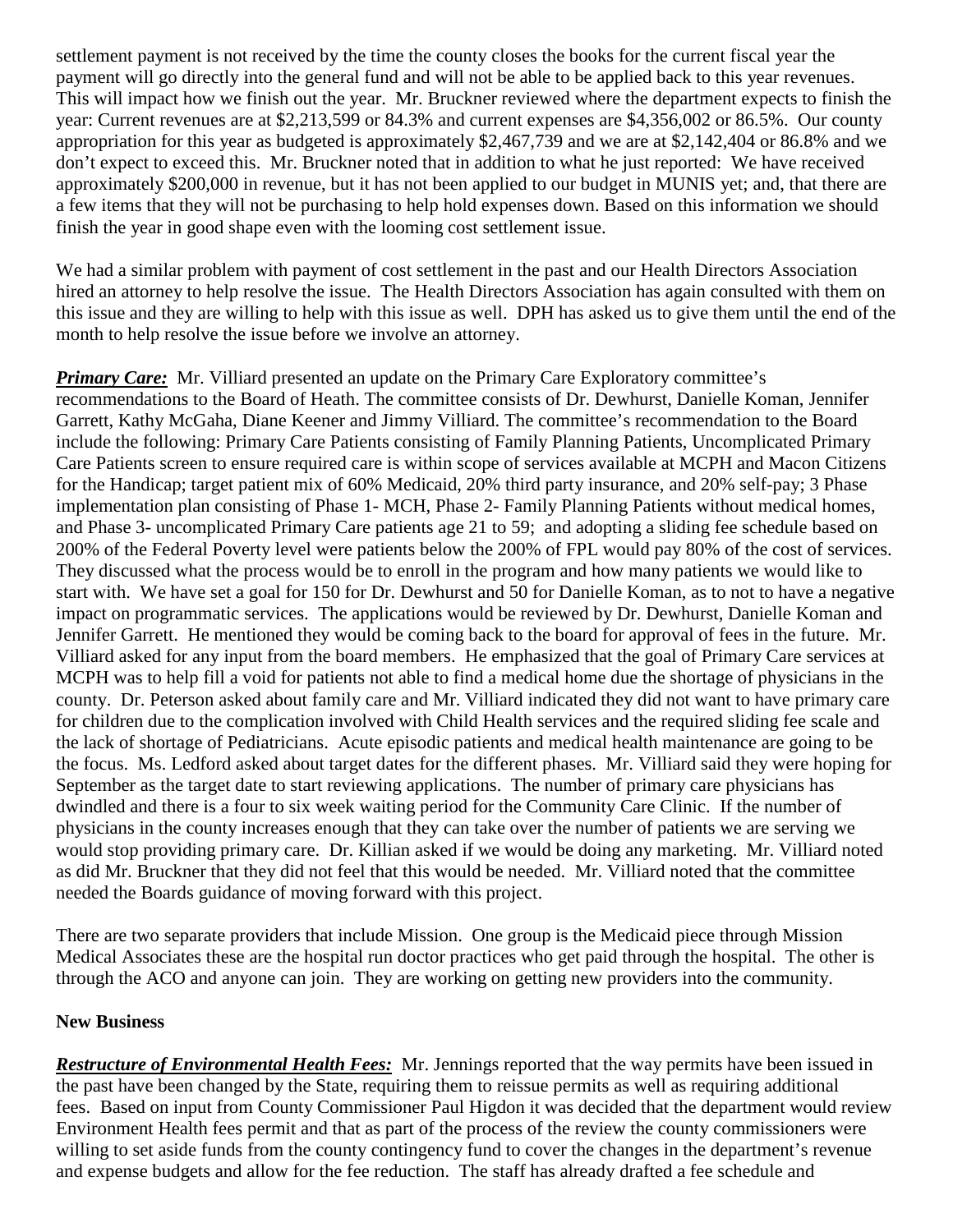preliminary plan for residential on-site septic permit applications, private drinking water well fees, and food and lodging permit applications. Food and Lodging has a plan review process that includes the same amount of time for large, small and mobile venders so they are asking to have all the fees to be the same. They are also asking to add a Food and Lodging re-visit fee, similar to the On-Site Wastewater and Private Drinking Water Wells fee in order to keep individuals from calling for an inspection when they are not ready. One of the fee changes is simply a consolidation of three different fees. The charge for a repair permit of both wells and septic systems has been removed to encourage property owners to make the necessary repairs before it becomes a problem. There is also a proposal for a reduction in the Tattoo fee to hopefully encourage people who may have been giving tattoos illegally to become permitted. A copy of Mr. Jennings draft fee schedule is attached to these minutes. Commissioner Higdon asked if we could bring this to the Board of Commissioners as two separate items. The first item being the On-Site Waste Water and Private Drinking Water Wells fees, the second being the Food & Lodging fees. There will also need to be a close tracking system for those individuals that have purchased property where the construction authorization permit won't transfer. There were concerns voiced by several Board Members regarding the recurring need for the contingency or other funds from the county to cover our deficit in future years. Dr. Lenzo asked how Mr. Bruckner felt about the use of the contingency fund requests every year. Mr. Bruckner indicated that he would support including the fee reductions in the department's budget as long as the funds were made recurring and no cuts were made in staffing. As far as staffing we are currently adequately staffed for the workload. I see at least three posting a week for environmental health specialists across the state. Macon County has three EH Specialist positions that have not been funded/filled in the past several years. These changes may increase our business enough that we may need to hire additional staff. A motion was made by Dr. Peterson and seconded by Chris Hanners to support the changes to the Environmental Health fee structure as presented contingent on the board of commissioner's approval of funding to support the \$46,000 reduction in revenues caused by these suggested changes. The motion passed unanimously.

*Emerging Issues:* Mr. Villiard gave an update on the following Emerging Issues:

- TB –of a drug resistant strain of TB that was discovered in a recent traveler.
- Bird Flu Highly pathogenic; first detected in December and now in 21 states. To date there have been no human infections. NC has placed a ban on poultry exhibits in the state. Public advised to avoid contact with birds or surfaces contaminated with bird feces. 47,000,000 birds have been euthanized.
- MERS Middle Eastern Respiratory Syndrome Started with one case in May and as of the  $22<sup>nd</sup> 172$ lab confirmed cases and 27 deaths in South Korea. All cases were epidemiodically related.
- We received a HAN alert for Norovirus at a day camp.
- We had a confirmed case of Pertussis in an adult and two other possible cases. We implemented our incident contact tracing program and our staff communicated with all of the 58 contacts.

**Board Training and Information:** Budget Update (quarterly handout) presented by Ms. Keezer –Mr. Bruckner noted that we have approximately \$220,000 in revenues that have been received by the county and have not been applied to our budget therefore are not included in this update. A short discussion regarding the information provided occurred. No motion or vote regarding the budget was necessary at this time.

**Announcements:** Mr. Bruckner noted that the Pharmacist position on the board will be open as of July 1<sup>st</sup> and asked that if anyone knows a pharmacist who would be willing to serve to please let him know.

## **Next Meeting Date:** July 28, 2015

**Adjourn –** A motion to adjourn was made at 8:12 by Mr. Hanners and seconded by Dr. Brenner. The motion passed unanimously.

Respectfully submitted,